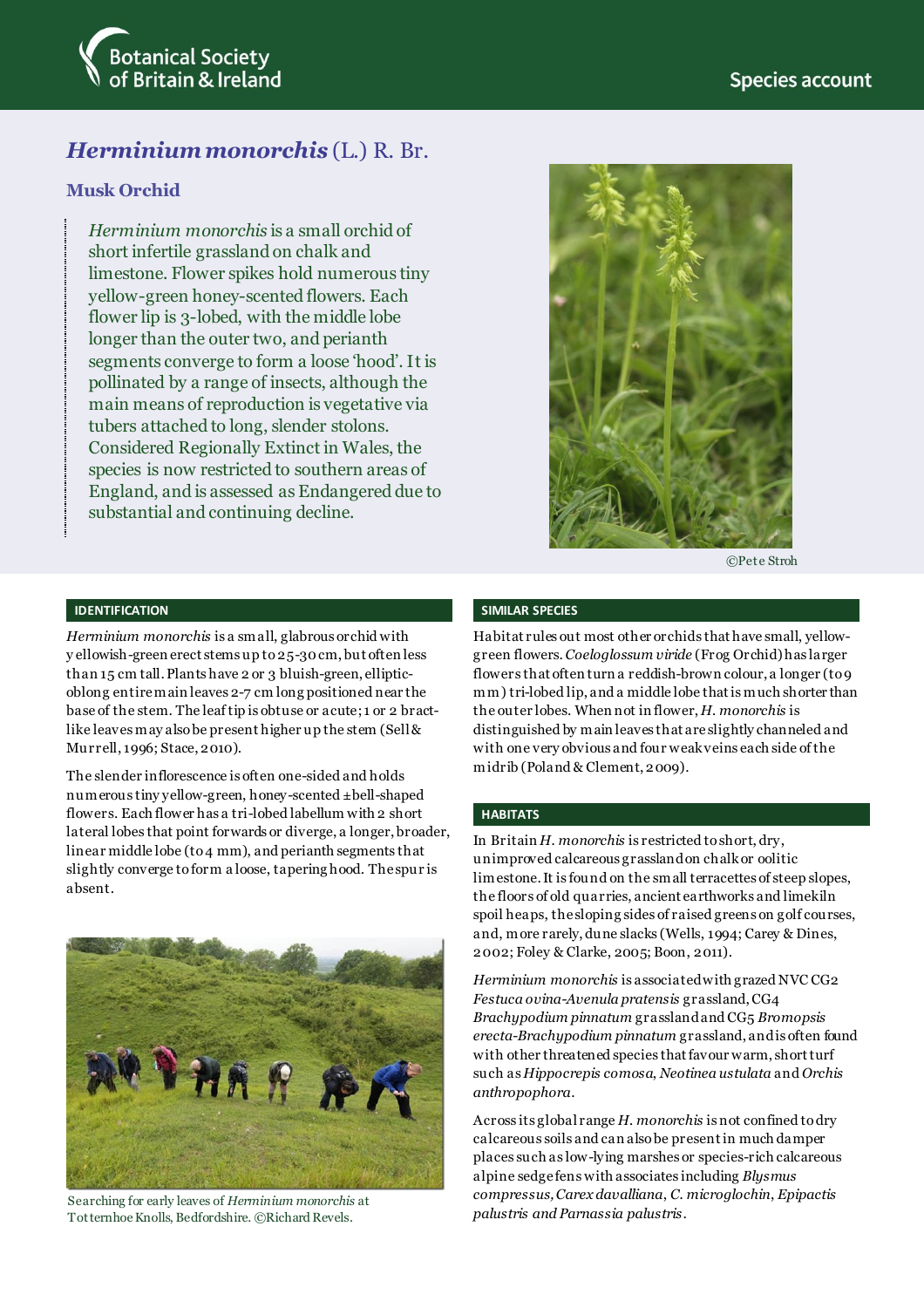### **BIOGEOGRAPHY**

*Herminium monorchis* has a Eurasian-temperate distribution (Preston & Hill, 1997) from the Pyrenees, Apennines, Crimea and Caucasus to northern Scandanavia and the Kola Peninsula in northwest Russia, and northern and central Asia eastwards to China, Korea and Japan (Sell & Murrell, 1996). Its altitudinal range is from sea level to 2 ,400 m (Delforge, 1 994), but in Britain *H. monorchis* is a lowland species with an altitudinal limit of c. 240m at Mountains Knoll Wood in East Gloucestershire.

*Herminium monorchis* is assessed as Regionally Extinct in Wales (Dines, 2008), with the last record from Kenfig Burrows, Glamorgan (1968)and consequently is now restricted to southern areas of England. It was previously known from East Anglia as far north as Snettisham in North Norfolk, but these populations are long extinct. Its extant northern limits are found at Cleeve Common in the Cotswolds, Totternhoe Knolls in the Chiltern Hills of Bedfordshire, and possibly Tingley Wood in Hertfordshire, although it has not been seen at the latter location since 1987 (James, 2009).

*Herminium monorchis* has declined substantially in England since 1 930 (Stroh *et al.*, 2014), and many extant locations now have very small numbers of plants. Post-2000 records show that the majority of sites are located in Surrey, Hampshire, Kent, Sussex and Gloucestershire. It is v ery thinly scattered in Wiltshire and Dorset, and only single sites persistin Berkshire (West Woodhay Down Chalk Pit), and Bedfordshire. It may



Distribution of *Herminium monorchis* in Great Britain and Ir eland.

now be lost from both Hertfordshire and Oxfordshire.

Noar Hill in North Hampshire contains possibly the largest population of *H. monorchis* in England, with many thousands of flowering spikes recorded in recent years.

### **ECOLOGY**

*Herminium monorchis* is a small, perennial, nectar-producing orchid with leaves appearing in late May and dying off by the end of September. The primary means of reproduction is v egetative. Each year a plant develops two or more new tubers, each one attached to the tip of a long slender stolon (to 1 0 cm).Usually only one of the new tubers will go on to produce a shoot, although strong plants may produce two (Foley & Clarke, 2005). Attachment to long stolons means small clonal colonies can form around the 'mother plant' under suitable conditions and over time (Wells, 1994).

Plants flower from mid-June through to late July, although flowering performance varies greatly from year to year, with a decline in flowering rate associated with lower than average rainfall and temperature in the preceding year (Wells *et al*., 1 998). Such conditions lead to smaller leaf area or the death of leaves, resulting in diminished food reserves stored in the tubers and a subsequent inability to provide the energy required to produce a flowering shoot in the following year. In drought years, flowering may cease altogether, although nonflowering plants can survive as small rosettes (Wells, 1994). Flowering performance increases with rainfall, but over the course of the 30 year study by Wells *et al*. (1 998) flowering nev er exceeded 36% of the population.

*Herminium monorchis* is pollinated by a wide range of minute insects, mainly members of the Hymenoptera, Diptera and Coleoptera orders. The structure of the flower means that pollinators must enter sideways, with the outer surface of the femur of one of the front legs of the insect making contact and removing the viscidium. This is detached with the pollinium and transferred to the stigma of the next flower visited (Darwin, 1877). Self-fertilisation is also possible if fragments of the pollinia fall onto the protruding stigma (Foley & Clarke, 2005).

Capsules are produced and seeds are wind-dispersed by late August. *H. monorchis* is capable of forming a short-term persistent soil seed bank (at least 2.5 years; de Hert, 2012). Although seedlings are rarely recorded, *H. monorchis* is known to be capable of colonising new sites such as old quarry floors.

Unfortunately, no information on fungal associates is av ailable, but in an experiment to investigate recruitment limitation in restored dune slack habitat, introduced *H. monorchis* seeds dev eloped into protcorms in areas where *H. monorchis* was absent. However, germination was more frequent in burial experiments undertaken in slacks that contained *H. monorchis* (de Hert, 2012b). These results, together with its capacity to naturally colonise new sites, suggest low specialisation between *H. monorchis* and its